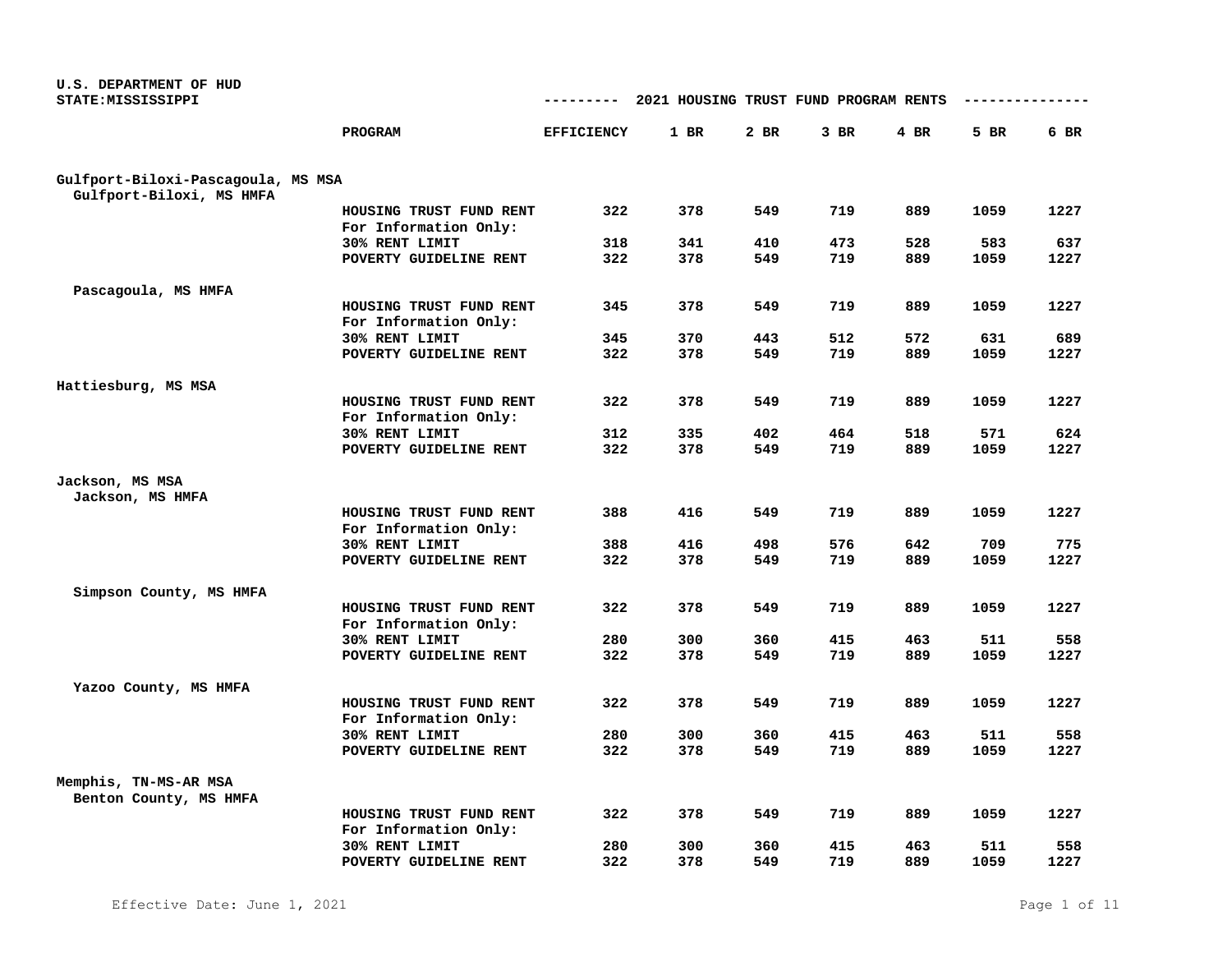| U.S. DEPARTMENT OF HUD<br>STATE: MISSISSIPPI |                                                  |                   | 2021 HOUSING TRUST FUND PROGRAM RENTS |      |      |      |      |      |
|----------------------------------------------|--------------------------------------------------|-------------------|---------------------------------------|------|------|------|------|------|
|                                              | <b>PROGRAM</b>                                   | <b>EFFICIENCY</b> | 1 BR                                  | 2 BR | 3 BR | 4 BR | 5 BR | 6 BR |
| Marshall County, MS HMFA                     |                                                  |                   |                                       |      |      |      |      |      |
|                                              | HOUSING TRUST FUND RENT<br>For Information Only: | 322               | 378                                   | 549  | 719  | 889  | 1059 | 1227 |
|                                              | 30% RENT LIMIT                                   | 280               | 300                                   | 360  | 415  | 463  | 511  | 558  |
|                                              | POVERTY GUIDELINE RENT                           | 322               | 378                                   | 549  | 719  | 889  | 1059 | 1227 |
| Memphis, TN-MS-AR HMFA                       |                                                  |                   |                                       |      |      |      |      |      |
|                                              | HOUSING TRUST FUND RENT<br>For Information Only: | 361               | 386                                   | 549  | 719  | 889  | 1059 | 1227 |
|                                              | 30% RENT LIMIT                                   | 361               | 386                                   | 463  | 535  | 597  | 659  | 721  |
|                                              | POVERTY GUIDELINE RENT                           | 322               | 378                                   | 549  | 719  | 889  | 1059 | 1227 |
| Tate County, MS HMFA                         |                                                  |                   |                                       |      |      |      |      |      |
|                                              | HOUSING TRUST FUND RENT<br>For Information Only: | 342               | 378                                   | 549  | 719  | 889  | 1059 | 1227 |
|                                              | 30% RENT LIMIT                                   | 342               | 366                                   | 440  | 508  | 567  | 626  | 684  |
|                                              | POVERTY GUIDELINE RENT                           | 322               | 378                                   | 549  | 719  | 889  | 1059 | 1227 |
| Tunica County, MS HMFA                       |                                                  |                   |                                       |      |      |      |      |      |
|                                              | HOUSING TRUST FUND RENT<br>For Information Only: | 322               | 378                                   | 549  | 719  | 889  | 1059 | 1227 |
|                                              | 30% RENT LIMIT                                   | 280               | 300                                   | 360  | 415  | 463  | 511  | 558  |
|                                              | POVERTY GUIDELINE RENT                           | 322               | 378                                   | 549  | 719  | 889  | 1059 | 1227 |
| Adams County, MS                             |                                                  |                   |                                       |      |      |      |      |      |
|                                              | HOUSING TRUST FUND RENT<br>For Information Only: | 322               | 378                                   | 549  | 719  | 889  | 1059 | 1227 |
|                                              | 30% RENT LIMIT                                   | 280               | 300                                   | 360  | 415  | 463  | 511  | 558  |
|                                              | POVERTY GUIDELINE RENT                           | 322               | 378                                   | 549  | 719  | 889  | 1059 | 1227 |
| Alcorn County, MS                            |                                                  |                   |                                       |      |      |      |      |      |
|                                              | HOUSING TRUST FUND RENT<br>For Information Only: | 322               | 378                                   | 549  | 719  | 889  | 1059 | 1227 |
|                                              | 30% RENT LIMIT                                   | 280               | 300                                   | 360  | 415  | 463  | 511  | 558  |
|                                              | POVERTY GUIDELINE RENT                           | 322               | 378                                   | 549  | 719  | 889  | 1059 | 1227 |
| Amite County, MS                             |                                                  |                   |                                       |      |      |      |      |      |
|                                              | HOUSING TRUST FUND RENT<br>For Information Only: | 322               | 378                                   | 549  | 719  | 889  | 1059 | 1227 |
|                                              | 30% RENT LIMIT                                   | 280               | 300                                   | 360  | 415  | 463  | 511  | 558  |
|                                              | POVERTY GUIDELINE RENT                           | 322               | 378                                   | 549  | 719  | 889  | 1059 | 1227 |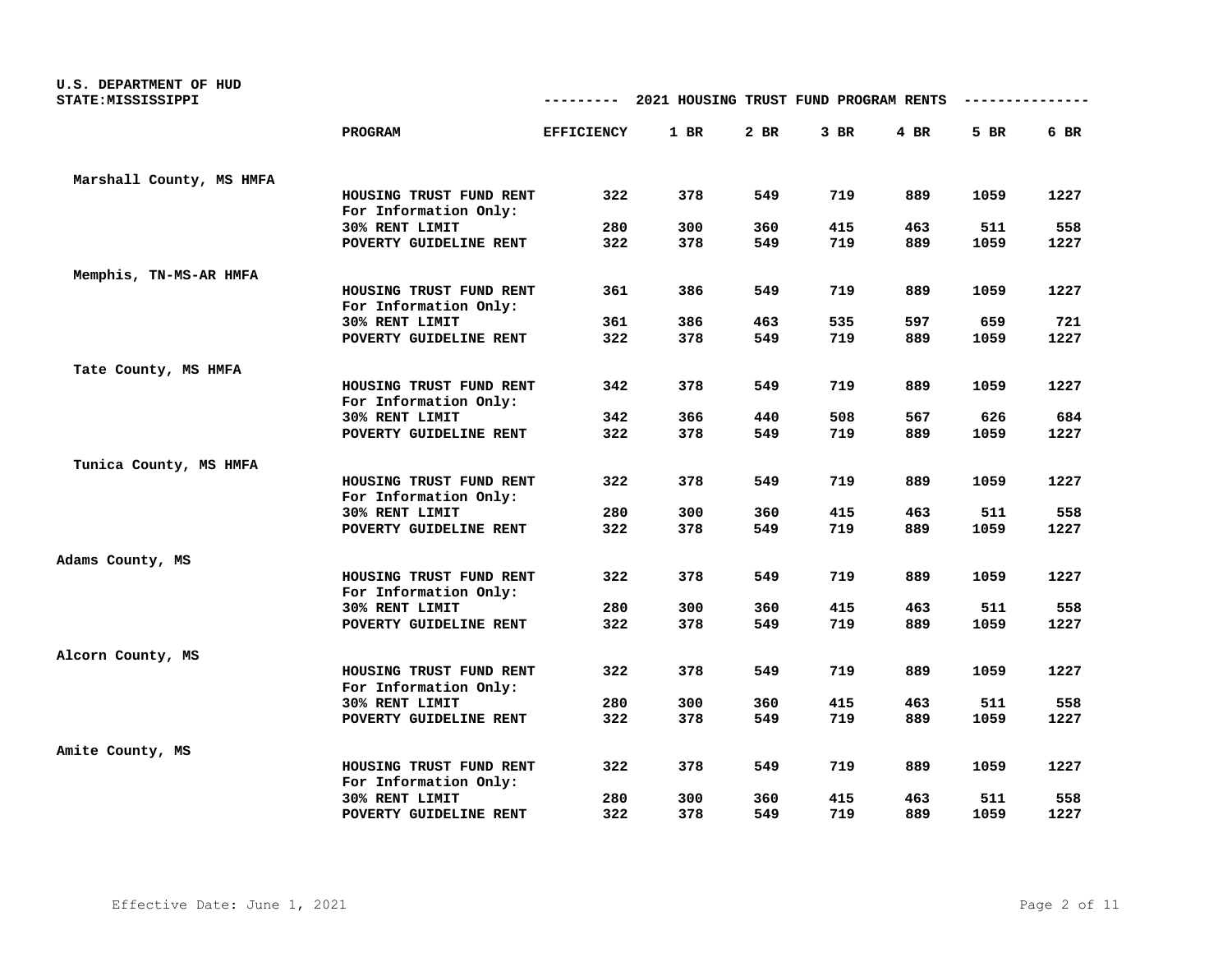| U.S. DEPARTMENT OF HUD<br>STATE: MISSISSIPPI |                                                  |                   | 2021 HOUSING TRUST FUND PROGRAM RENTS |      |        |        |      |        |
|----------------------------------------------|--------------------------------------------------|-------------------|---------------------------------------|------|--------|--------|------|--------|
|                                              | PROGRAM                                          | <b>EFFICIENCY</b> | 1 BR                                  | 2 BR | $3$ BR | $4$ BR | 5 BR | $6$ BR |
| Attala County, MS                            |                                                  |                   |                                       |      |        |        |      |        |
|                                              | HOUSING TRUST FUND RENT<br>For Information Only: | 322               | 378                                   | 549  | 719    | 889    | 1059 | 1227   |
|                                              | 30% RENT LIMIT                                   | 280               | 300                                   | 360  | 415    | 463    | 511  | 558    |
|                                              | POVERTY GUIDELINE RENT                           | 322               | 378                                   | 549  | 719    | 889    | 1059 | 1227   |
| Bolivar County, MS                           |                                                  |                   |                                       |      |        |        |      |        |
|                                              | HOUSING TRUST FUND RENT<br>For Information Only: | 322               | 378                                   | 549  | 719    | 889    | 1059 | 1227   |
|                                              | 30% RENT LIMIT                                   | 280               | 300                                   | 360  | 415    | 463    | 511  | 558    |
|                                              | POVERTY GUIDELINE RENT                           | 322               | 378                                   | 549  | 719    | 889    | 1059 | 1227   |
| Calhoun County, MS                           |                                                  |                   |                                       |      |        |        |      |        |
|                                              | HOUSING TRUST FUND RENT<br>For Information Only: | 322               | 378                                   | 549  | 719    | 889    | 1059 | 1227   |
|                                              | 30% RENT LIMIT                                   | 280               | 300                                   | 360  | 415    | 463    | 511  | 558    |
|                                              | POVERTY GUIDELINE RENT                           | 322               | 378                                   | 549  | 719    | 889    | 1059 | 1227   |
| Carroll County, MS                           |                                                  |                   |                                       |      |        |        |      |        |
|                                              | HOUSING TRUST FUND RENT<br>For Information Only: | 322               | 378                                   | 549  | 719    | 889    | 1059 | 1227   |
|                                              | 30% RENT LIMIT                                   | 301               | 323                                   | 387  | 447    | 500    | 551  | 602    |
|                                              | POVERTY GUIDELINE RENT                           | 322               | 378                                   | 549  | 719    | 889    | 1059 | 1227   |
| Chickasaw County, MS                         |                                                  |                   |                                       |      |        |        |      |        |
|                                              | HOUSING TRUST FUND RENT<br>For Information Only: | 322               | 378                                   | 549  | 719    | 889    | 1059 | 1227   |
|                                              | 30% RENT LIMIT                                   | 280               | 300                                   | 360  | 415    | 463    | 511  | 558    |
|                                              | POVERTY GUIDELINE RENT                           | 322               | 378                                   | 549  | 719    | 889    | 1059 | 1227   |
| Choctaw County, MS                           |                                                  |                   |                                       |      |        |        |      |        |
|                                              | HOUSING TRUST FUND RENT<br>For Information Only: | 322               | 378                                   | 549  | 719    | 889    | 1059 | 1227   |
|                                              | 30% RENT LIMIT                                   | 291               | 311                                   | 373  | 431    | 482    | 531  | 581    |
|                                              | POVERTY GUIDELINE RENT                           | 322               | 378                                   | 549  | 719    | 889    | 1059 | 1227   |
| Claiborne County, MS                         |                                                  |                   |                                       |      |        |        |      |        |
|                                              | HOUSING TRUST FUND RENT<br>For Information Only: | 322               | 378                                   | 549  | 719    | 889    | 1059 | 1227   |
|                                              | 30% RENT LIMIT                                   | 280               | 300                                   | 360  | 415    | 463    | 511  | 558    |
|                                              | POVERTY GUIDELINE RENT                           | 322               | 378                                   | 549  | 719    | 889    | 1059 | 1227   |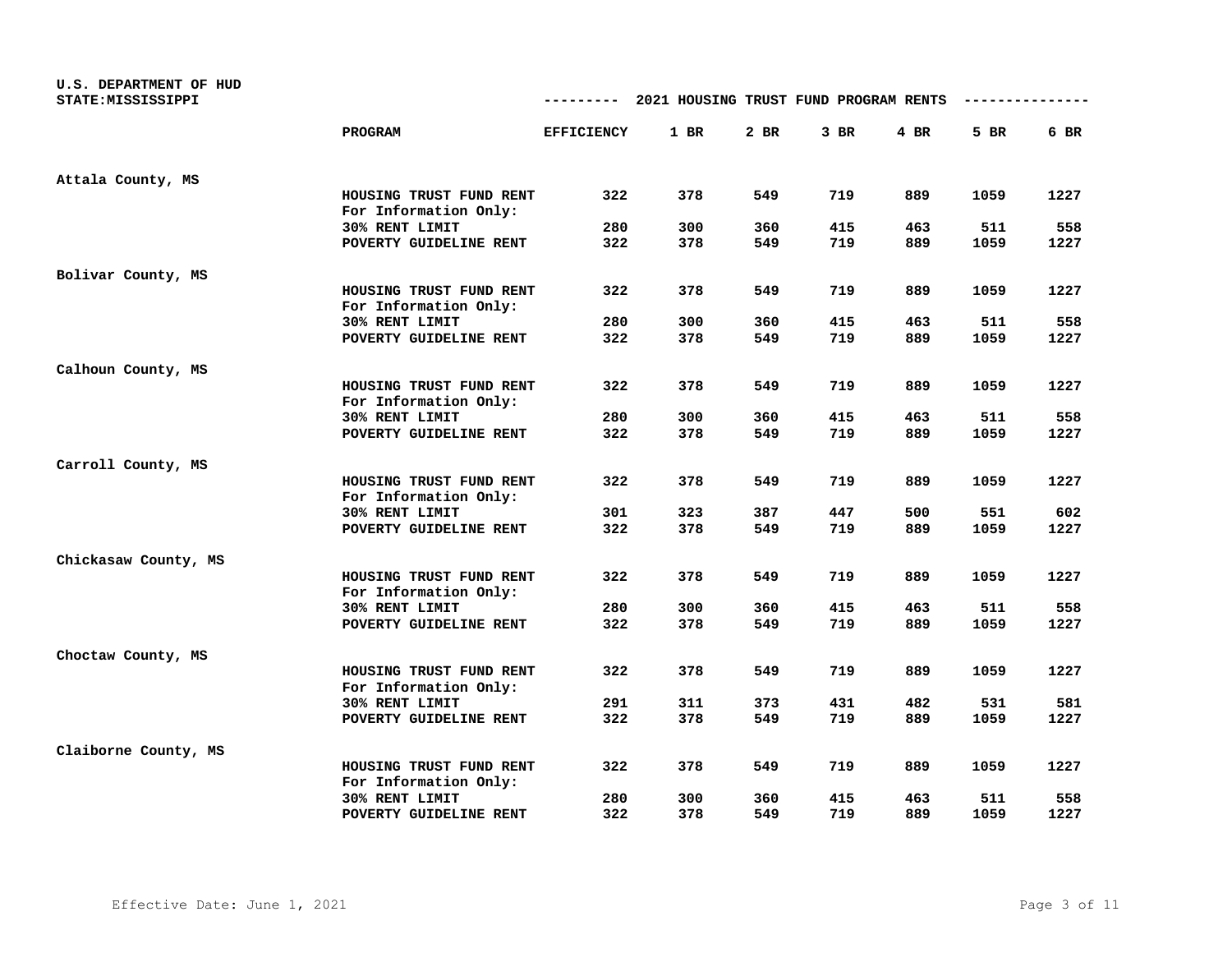| U.S. DEPARTMENT OF HUD<br>STATE: MISSISSIPPI |                                                  | ---------         | 2021 HOUSING TRUST FUND PROGRAM RENTS |      |        |        |      |      |
|----------------------------------------------|--------------------------------------------------|-------------------|---------------------------------------|------|--------|--------|------|------|
|                                              | PROGRAM                                          | <b>EFFICIENCY</b> | 1 BR                                  | 2 BR | $3$ BR | $4$ BR | 5 BR | 6 BR |
| Clarke County, MS                            |                                                  |                   |                                       |      |        |        |      |      |
|                                              | HOUSING TRUST FUND RENT<br>For Information Only: | 322               | 378                                   | 549  | 719    | 889    | 1059 | 1227 |
|                                              | 30% RENT LIMIT                                   | 297               | 318                                   | 382  | 441    | 492    | 543  | 593  |
|                                              | POVERTY GUIDELINE RENT                           | 322               | 378                                   | 549  | 719    | 889    | 1059 | 1227 |
| Clay County, MS                              |                                                  |                   |                                       |      |        |        |      |      |
|                                              | HOUSING TRUST FUND RENT<br>For Information Only: | 322               | 378                                   | 549  | 719    | 889    | 1059 | 1227 |
|                                              | 30% RENT LIMIT                                   | 280               | 300                                   | 360  | 415    | 463    | 511  | 558  |
|                                              | POVERTY GUIDELINE RENT                           | 322               | 378                                   | 549  | 719    | 889    | 1059 | 1227 |
| Coahoma County, MS                           |                                                  |                   |                                       |      |        |        |      |      |
|                                              | HOUSING TRUST FUND RENT<br>For Information Only: | 322               | 378                                   | 549  | 719    | 889    | 1059 | 1227 |
|                                              | 30% RENT LIMIT                                   | 280               | 300                                   | 360  | 415    | 463    | 511  | 558  |
|                                              | POVERTY GUIDELINE RENT                           | 322               | 378                                   | 549  | 719    | 889    | 1059 | 1227 |
| Covington County, MS                         |                                                  |                   |                                       |      |        |        |      |      |
|                                              | HOUSING TRUST FUND RENT<br>For Information Only: | 322               | 378                                   | 549  | 719    | 889    | 1059 | 1227 |
|                                              | 30% RENT LIMIT                                   | 280               | 300                                   | 360  | 415    | 463    | 511  | 558  |
|                                              | POVERTY GUIDELINE RENT                           | 322               | 378                                   | 549  | 719    | 889    | 1059 | 1227 |
| Franklin County, MS                          |                                                  |                   |                                       |      |        |        |      |      |
|                                              | HOUSING TRUST FUND RENT<br>For Information Only: | 322               | 378                                   | 549  | 719    | 889    | 1059 | 1227 |
|                                              | 30% RENT LIMIT                                   | 285               | 305                                   | 366  | 422    | 471    | 520  | 568  |
|                                              | POVERTY GUIDELINE RENT                           | 322               | 378                                   | 549  | 719    | 889    | 1059 | 1227 |
| George County, MS                            |                                                  |                   |                                       |      |        |        |      |      |
|                                              | HOUSING TRUST FUND RENT<br>For Information Only: | 327               | 378                                   | 549  | 719    | 889    | 1059 | 1227 |
|                                              | 30% RENT LIMIT                                   | 327               | 350                                   | 420  | 485    | 541    | 597  | 652  |
|                                              | POVERTY GUIDELINE RENT                           | 322               | 378                                   | 549  | 719    | 889    | 1059 | 1227 |
| Greene County, MS                            |                                                  |                   |                                       |      |        |        |      |      |
|                                              | HOUSING TRUST FUND RENT<br>For Information Only: | 336               | 378                                   | 549  | 719    | 889    | 1059 | 1227 |
|                                              | 30% RENT LIMIT                                   | 336               | 360                                   | 431  | 498    | 556    | 613  | 670  |
|                                              | POVERTY GUIDELINE RENT                           | 322               | 378                                   | 549  | 719    | 889    | 1059 | 1227 |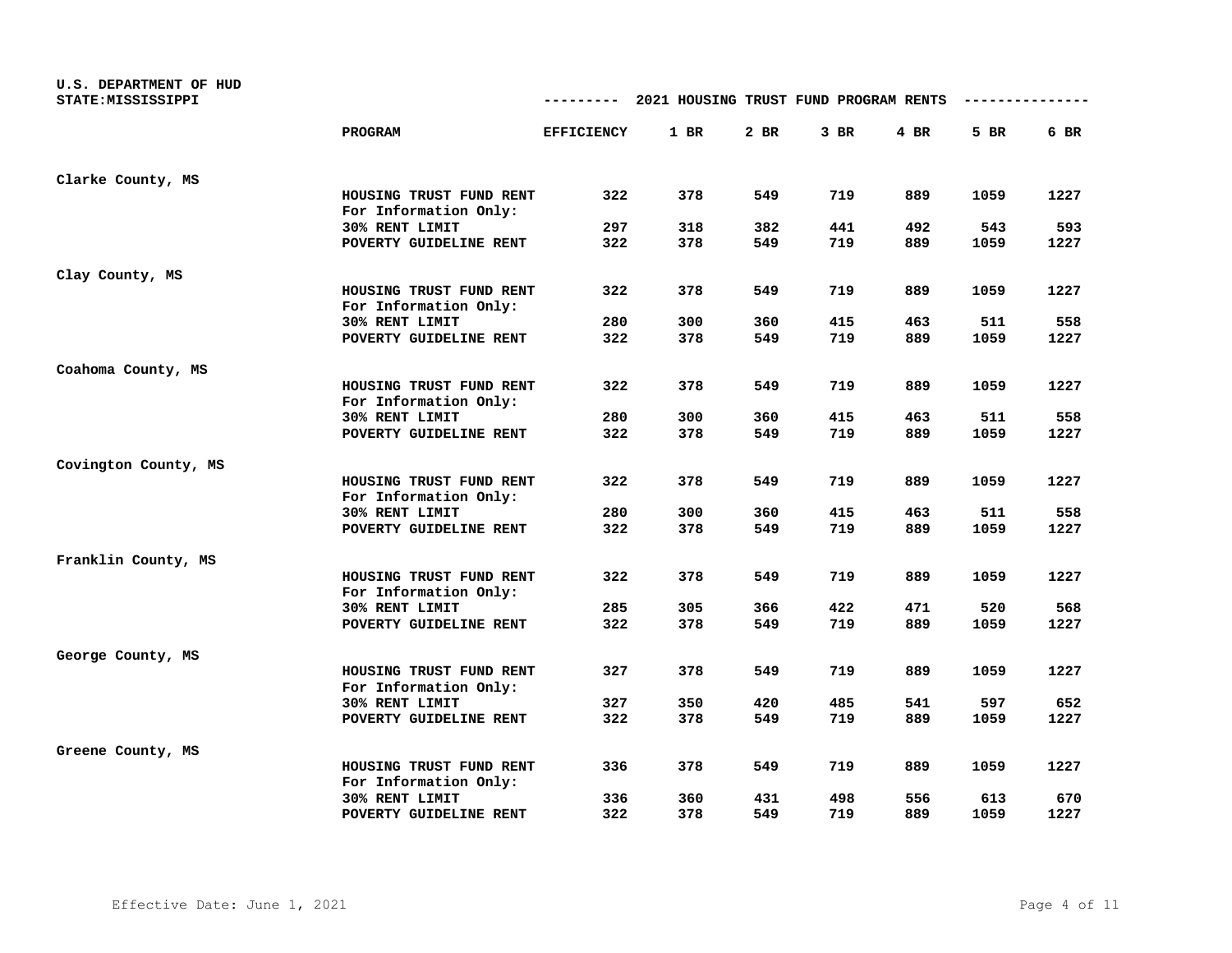| U.S. DEPARTMENT OF HUD<br>STATE: MISSISSIPPI |                                                  | ---------         | 2021 HOUSING TRUST FUND PROGRAM RENTS |      |        |        |      |      |
|----------------------------------------------|--------------------------------------------------|-------------------|---------------------------------------|------|--------|--------|------|------|
|                                              | PROGRAM                                          | <b>EFFICIENCY</b> | 1 BR                                  | 2 BR | $3$ BR | $4$ BR | 5 BR | 6 BR |
| Grenada County, MS                           |                                                  |                   |                                       |      |        |        |      |      |
|                                              | HOUSING TRUST FUND RENT<br>For Information Only: | 322               | 378                                   | 549  | 719    | 889    | 1059 | 1227 |
|                                              | 30% RENT LIMIT                                   | 280               | 300                                   | 360  | 415    | 463    | 511  | 558  |
|                                              | POVERTY GUIDELINE RENT                           | 322               | 378                                   | 549  | 719    | 889    | 1059 | 1227 |
| Holmes County, MS                            |                                                  |                   |                                       |      |        |        |      |      |
|                                              | HOUSING TRUST FUND RENT<br>For Information Only: | 322               | 378                                   | 549  | 719    | 889    | 1059 | 1227 |
|                                              | 30% RENT LIMIT                                   | 280               | 300                                   | 360  | 415    | 463    | 511  | 558  |
|                                              | POVERTY GUIDELINE RENT                           | 322               | 378                                   | 549  | 719    | 889    | 1059 | 1227 |
| Humphreys County, MS                         |                                                  |                   |                                       |      |        |        |      |      |
|                                              | HOUSING TRUST FUND RENT<br>For Information Only: | 322               | 378                                   | 549  | 719    | 889    | 1059 | 1227 |
|                                              | 30% RENT LIMIT                                   | 280               | 300                                   | 360  | 415    | 463    | 511  | 558  |
|                                              | POVERTY GUIDELINE RENT                           | 322               | 378                                   | 549  | 719    | 889    | 1059 | 1227 |
| Issaquena County, MS                         |                                                  |                   |                                       |      |        |        |      |      |
|                                              | HOUSING TRUST FUND RENT<br>For Information Only: | 322               | 378                                   | 549  | 719    | 889    | 1059 | 1227 |
|                                              | 30% RENT LIMIT                                   | 280               | 300                                   | 360  | 415    | 463    | 511  | 558  |
|                                              | POVERTY GUIDELINE RENT                           | 322               | 378                                   | 549  | 719    | 889    | 1059 | 1227 |
| Itawamba County, MS                          |                                                  |                   |                                       |      |        |        |      |      |
|                                              | HOUSING TRUST FUND RENT<br>For Information Only: | 322               | 378                                   | 549  | 719    | 889    | 1059 | 1227 |
|                                              | 30% RENT LIMIT                                   | 283               | 303                                   | 363  | 420    | 468    | 517  | 565  |
|                                              | POVERTY GUIDELINE RENT                           | 322               | 378                                   | 549  | 719    | 889    | 1059 | 1227 |
| Jasper County, MS                            |                                                  |                   |                                       |      |        |        |      |      |
|                                              | HOUSING TRUST FUND RENT<br>For Information Only: | 322               | 378                                   | 549  | 719    | 889    | 1059 | 1227 |
|                                              | 30% RENT LIMIT                                   | 280               | 300                                   | 360  | 415    | 463    | 511  | 558  |
|                                              | POVERTY GUIDELINE RENT                           | 322               | 378                                   | 549  | 719    | 889    | 1059 | 1227 |
| Jefferson County, MS                         |                                                  |                   |                                       |      |        |        |      |      |
|                                              | HOUSING TRUST FUND RENT<br>For Information Only: | 322               | 378                                   | 549  | 719    | 889    | 1059 | 1227 |
|                                              | 30% RENT LIMIT                                   | 280               | 300                                   | 360  | 415    | 463    | 511  | 558  |
|                                              | POVERTY GUIDELINE RENT                           | 322               | 378                                   | 549  | 719    | 889    | 1059 | 1227 |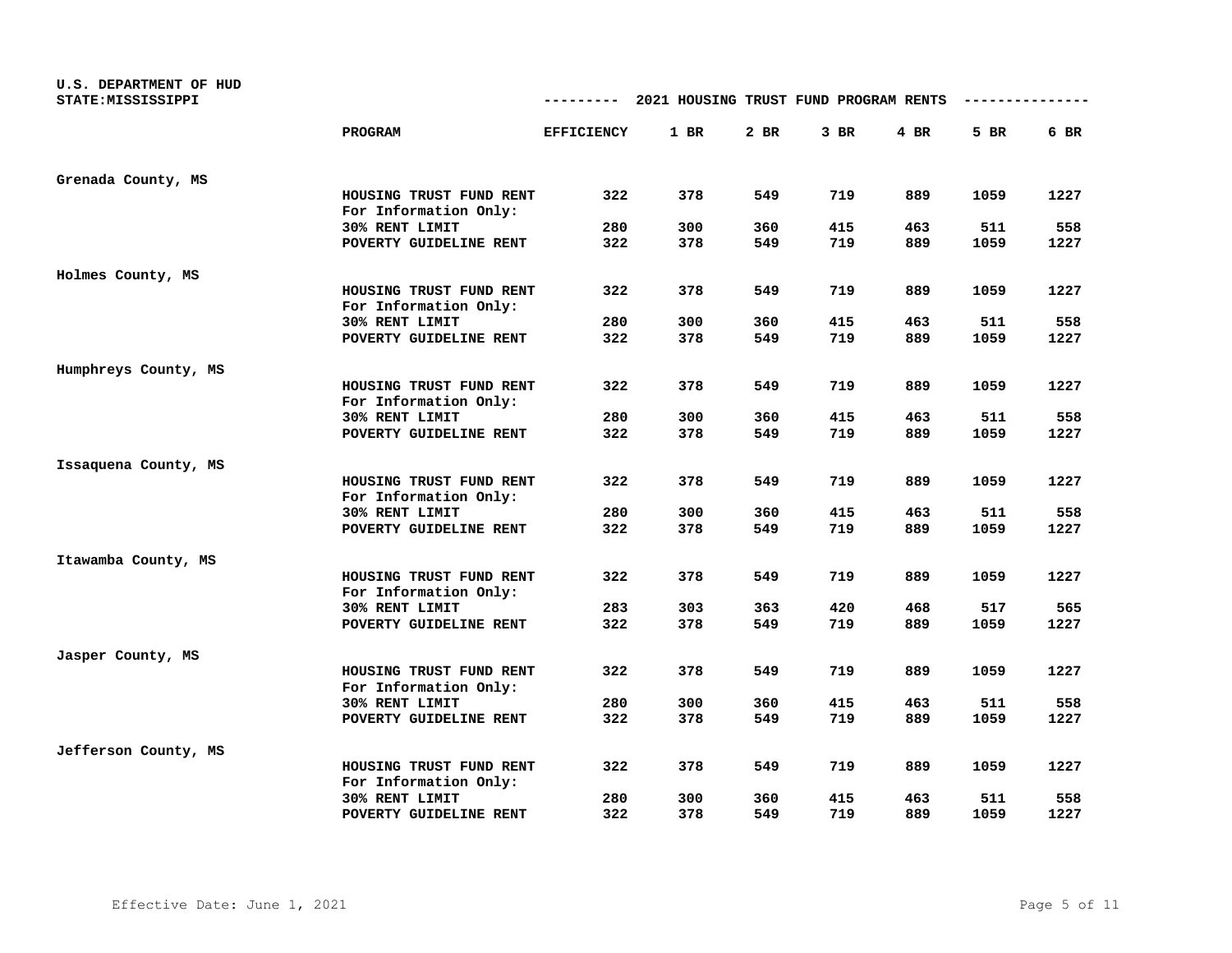| U.S. DEPARTMENT OF HUD<br>STATE: MISSISSIPPI |                                                  | ---------         | 2021 HOUSING TRUST FUND PROGRAM RENTS |      |        |        |      |      |
|----------------------------------------------|--------------------------------------------------|-------------------|---------------------------------------|------|--------|--------|------|------|
|                                              | PROGRAM                                          | <b>EFFICIENCY</b> | 1 BR                                  | 2 BR | $3$ BR | $4$ BR | 5 BR | 6 BR |
| Jefferson Davis County, MS                   |                                                  |                   |                                       |      |        |        |      |      |
|                                              | HOUSING TRUST FUND RENT<br>For Information Only: | 322               | 378                                   | 549  | 719    | 889    | 1059 | 1227 |
|                                              | 30% RENT LIMIT                                   | 280               | 300                                   | 360  | 415    | 463    | 511  | 558  |
|                                              | POVERTY GUIDELINE RENT                           | 322               | 378                                   | 549  | 719    | 889    | 1059 | 1227 |
| Jones County, MS                             |                                                  |                   |                                       |      |        |        |      |      |
|                                              | HOUSING TRUST FUND RENT<br>For Information Only: | 322               | 378                                   | 549  | 719    | 889    | 1059 | 1227 |
|                                              | 30% RENT LIMIT                                   | 291               | 311                                   | 373  | 431    | 482    | 531  | 581  |
|                                              | POVERTY GUIDELINE RENT                           | 322               | 378                                   | 549  | 719    | 889    | 1059 | 1227 |
| Kemper County, MS                            |                                                  |                   |                                       |      |        |        |      |      |
|                                              | HOUSING TRUST FUND RENT<br>For Information Only: | 322               | 378                                   | 549  | 719    | 889    | 1059 | 1227 |
|                                              | 30% RENT LIMIT                                   | 280               | 300                                   | 360  | 415    | 463    | 511  | 558  |
|                                              | POVERTY GUIDELINE RENT                           | 322               | 378                                   | 549  | 719    | 889    | 1059 | 1227 |
| Lafayette County, MS                         |                                                  |                   |                                       |      |        |        |      |      |
|                                              | HOUSING TRUST FUND RENT<br>For Information Only: | 385               | 412                                   | 549  | 719    | 889    | 1059 | 1227 |
|                                              | 30% RENT LIMIT                                   | 385               | 412                                   | 495  | 572    | 638    | 704  | 770  |
|                                              | POVERTY GUIDELINE RENT                           | 322               | 378                                   | 549  | 719    | 889    | 1059 | 1227 |
| Lauderdale County, MS                        |                                                  |                   |                                       |      |        |        |      |      |
|                                              | HOUSING TRUST FUND RENT<br>For Information Only: | 322               | 378                                   | 549  | 719    | 889    | 1059 | 1227 |
|                                              | 30% RENT LIMIT                                   | 280               | 300                                   | 360  | 415    | 463    | 511  | 558  |
|                                              | POVERTY GUIDELINE RENT                           | 322               | 378                                   | 549  | 719    | 889    | 1059 | 1227 |
| Lawrence County, MS                          |                                                  |                   |                                       |      |        |        |      |      |
|                                              | HOUSING TRUST FUND RENT<br>For Information Only: | 322               | 378                                   | 549  | 719    | 889    | 1059 | 1227 |
|                                              | 30% RENT LIMIT                                   | 295               | 316                                   | 380  | 438    | 488    | 539  | 589  |
|                                              | POVERTY GUIDELINE RENT                           | 322               | 378                                   | 549  | 719    | 889    | 1059 | 1227 |
| Leake County, MS                             |                                                  |                   |                                       |      |        |        |      |      |
|                                              | HOUSING TRUST FUND RENT<br>For Information Only: | 322               | 378                                   | 549  | 719    | 889    | 1059 | 1227 |
|                                              | 30% RENT LIMIT                                   | 280               | 300                                   | 360  | 415    | 463    | 511  | 558  |
|                                              | POVERTY GUIDELINE RENT                           | 322               | 378                                   | 549  | 719    | 889    | 1059 | 1227 |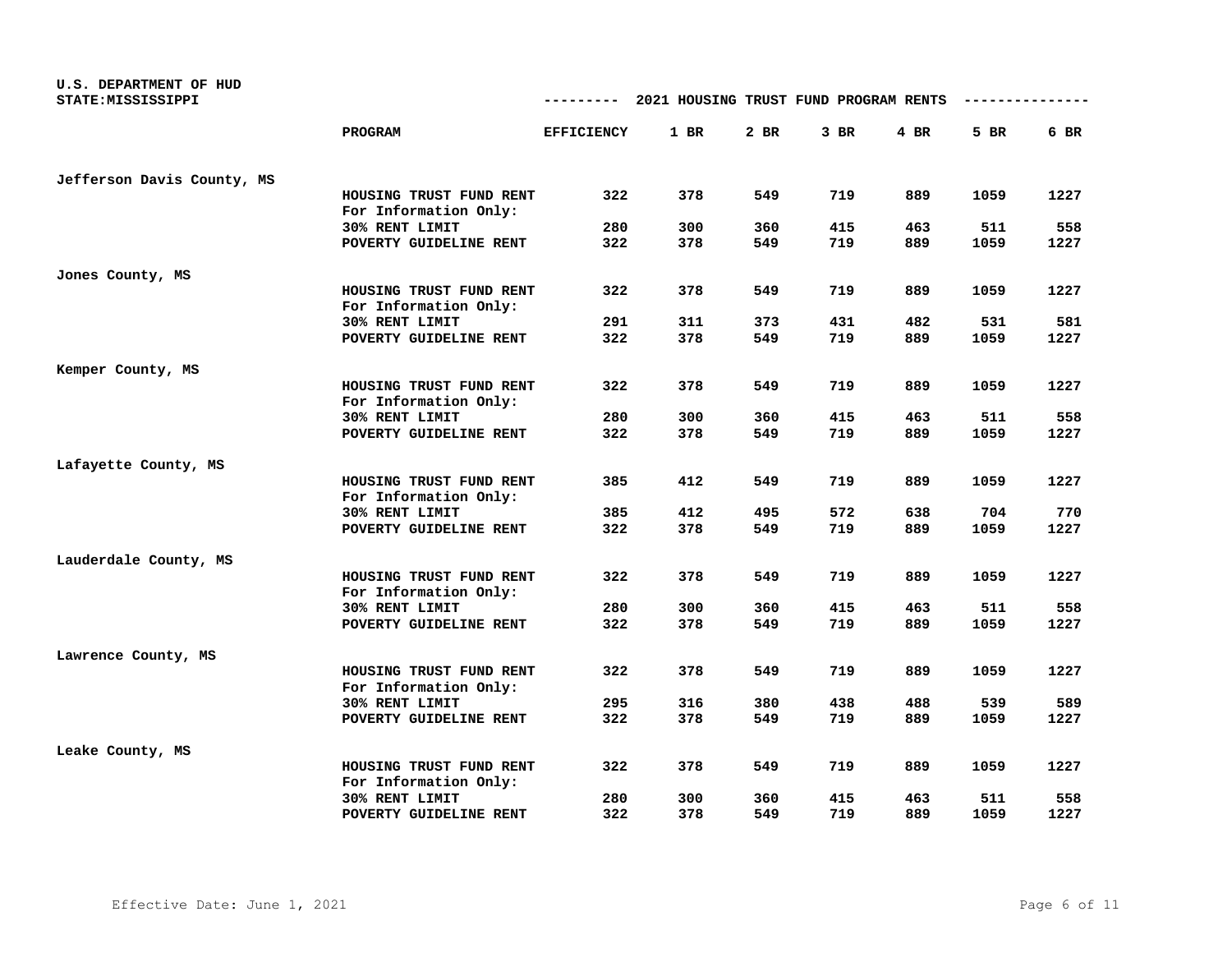| U.S. DEPARTMENT OF HUD<br>STATE: MISSISSIPPI |                                                  |                   | 2021 HOUSING TRUST FUND PROGRAM RENTS |      |        |      |      |      |
|----------------------------------------------|--------------------------------------------------|-------------------|---------------------------------------|------|--------|------|------|------|
|                                              | <b>PROGRAM</b>                                   | <b>EFFICIENCY</b> | $1$ BR                                | 2 BR | $3$ BR | 4 BR | 5 BR | 6 BR |
| Lee County, MS                               |                                                  |                   |                                       |      |        |      |      |      |
|                                              | HOUSING TRUST FUND RENT<br>For Information Only: | 356               | 381                                   | 549  | 719    | 889  | 1059 | 1227 |
|                                              | 30% RENT LIMIT                                   | 356               | 381                                   | 458  | 529    | 591  | 651  | 712  |
|                                              | POVERTY GUIDELINE RENT                           | 322               | 378                                   | 549  | 719    | 889  | 1059 | 1227 |
| Leflore County, MS                           |                                                  |                   |                                       |      |        |      |      |      |
|                                              | HOUSING TRUST FUND RENT<br>For Information Only: | 322               | 378                                   | 549  | 719    | 889  | 1059 | 1227 |
|                                              | 30% RENT LIMIT                                   | 280               | 300                                   | 360  | 415    | 463  | 511  | 558  |
|                                              | POVERTY GUIDELINE RENT                           | 322               | 378                                   | 549  | 719    | 889  | 1059 | 1227 |
| Lincoln County, MS                           |                                                  |                   |                                       |      |        |      |      |      |
|                                              | HOUSING TRUST FUND RENT<br>For Information Only: | 322               | 378                                   | 549  | 719    | 889  | 1059 | 1227 |
|                                              | 30% RENT LIMIT                                   | 291               | 311                                   | 373  | 431    | 482  | 531  | 581  |
|                                              | POVERTY GUIDELINE RENT                           | 322               | 378                                   | 549  | 719    | 889  | 1059 | 1227 |
| Lowndes County, MS                           |                                                  |                   |                                       |      |        |      |      |      |
|                                              | HOUSING TRUST FUND RENT<br>For Information Only: | 322               | 378                                   | 549  | 719    | 889  | 1059 | 1227 |
|                                              | 30% RENT LIMIT                                   | 321               | 344                                   | 413  | 477    | 532  | 588  | 642  |
|                                              | POVERTY GUIDELINE RENT                           | 322               | 378                                   | 549  | 719    | 889  | 1059 | 1227 |
| Marion County, MS                            |                                                  |                   |                                       |      |        |      |      |      |
|                                              | HOUSING TRUST FUND RENT<br>For Information Only: | 322               | 378                                   | 549  | 719    | 889  | 1059 | 1227 |
|                                              | 30% RENT LIMIT                                   | 280               | 300                                   | 360  | 415    | 463  | 511  | 558  |
|                                              | POVERTY GUIDELINE RENT                           | 322               | 378                                   | 549  | 719    | 889  | 1059 | 1227 |
| Monroe County, MS                            |                                                  |                   |                                       |      |        |      |      |      |
|                                              | HOUSING TRUST FUND RENT<br>For Information Only: | 322               | 378                                   | 549  | 719    | 889  | 1059 | 1227 |
|                                              | 30% RENT LIMIT                                   | 298               | 320                                   | 383  | 443    | 495  | 546  | 596  |
|                                              | POVERTY GUIDELINE RENT                           | 322               | 378                                   | 549  | 719    | 889  | 1059 | 1227 |
| Montgomery County, MS                        |                                                  |                   |                                       |      |        |      |      |      |
|                                              | HOUSING TRUST FUND RENT<br>For Information Only: | 322               | 378                                   | 549  | 719    | 889  | 1059 | 1227 |
|                                              | 30% RENT LIMIT                                   | 280               | 300                                   | 360  | 415    | 463  | 511  | 558  |
|                                              | POVERTY GUIDELINE RENT                           | 322               | 378                                   | 549  | 719    | 889  | 1059 | 1227 |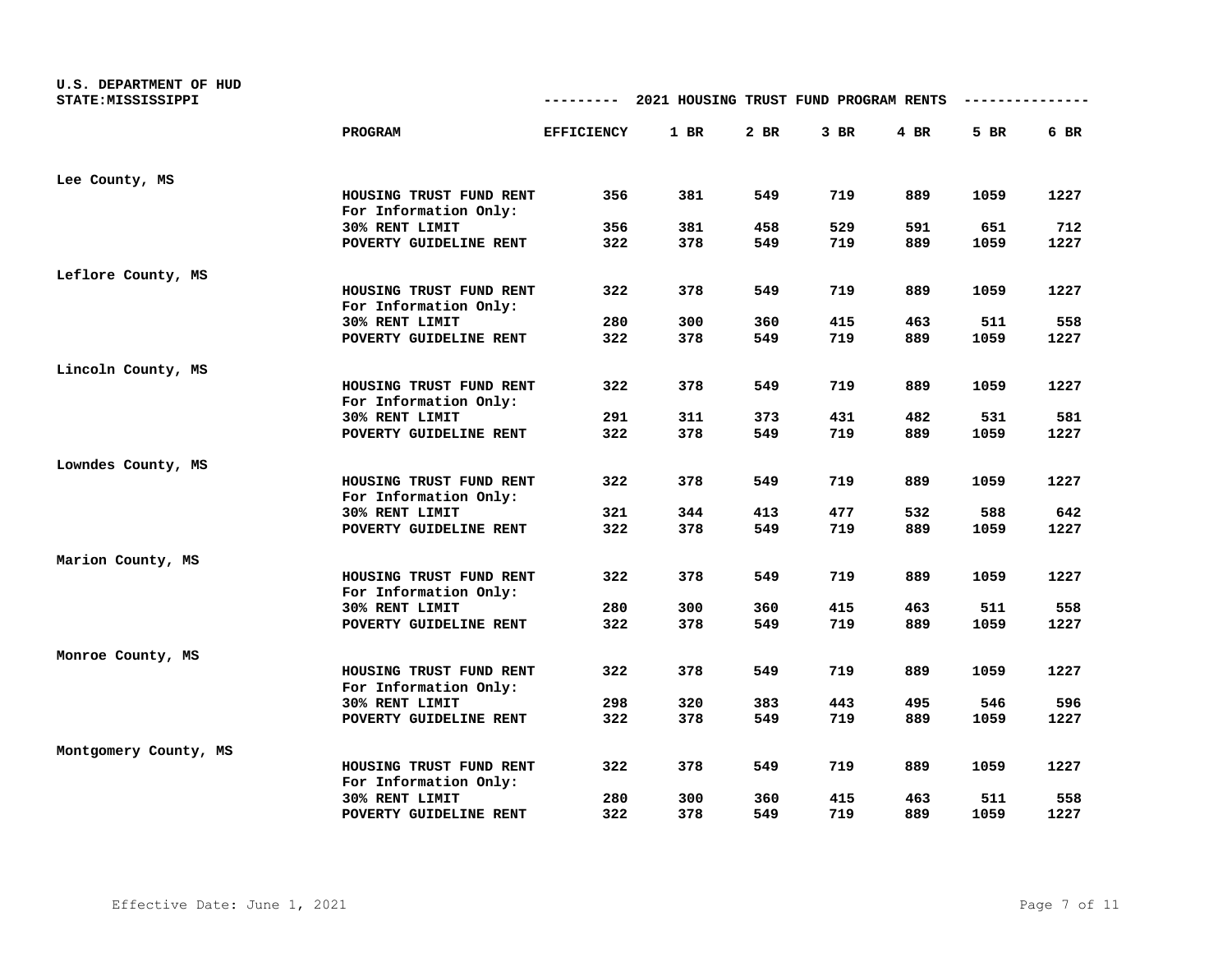| U.S. DEPARTMENT OF HUD |                                                  |                   |                                       |      |        |      |      |      |
|------------------------|--------------------------------------------------|-------------------|---------------------------------------|------|--------|------|------|------|
| STATE: MISSISSIPPI     |                                                  |                   | 2021 HOUSING TRUST FUND PROGRAM RENTS |      |        |      |      |      |
|                        | <b>PROGRAM</b>                                   | <b>EFFICIENCY</b> | $1$ BR                                | 2 BR | $3$ BR | 4 BR | 5 BR | 6 BR |
| Neshoba County, MS     |                                                  |                   |                                       |      |        |      |      |      |
|                        | HOUSING TRUST FUND RENT<br>For Information Only: | 322               | 378                                   | 549  | 719    | 889  | 1059 | 1227 |
|                        | 30% RENT LIMIT                                   | 280               | 300                                   | 360  | 415    | 463  | 511  | 558  |
|                        | POVERTY GUIDELINE RENT                           | 322               | 378                                   | 549  | 719    | 889  | 1059 | 1227 |
| Newton County, MS      |                                                  |                   |                                       |      |        |      |      |      |
|                        | HOUSING TRUST FUND RENT<br>For Information Only: | 322               | 378                                   | 549  | 719    | 889  | 1059 | 1227 |
|                        | 30% RENT LIMIT                                   | 280               | 300                                   | 360  | 415    | 463  | 511  | 558  |
|                        | POVERTY GUIDELINE RENT                           | 322               | 378                                   | 549  | 719    | 889  | 1059 | 1227 |
| Noxubee County, MS     |                                                  |                   |                                       |      |        |      |      |      |
|                        | HOUSING TRUST FUND RENT<br>For Information Only: | 322               | 378                                   | 549  | 719    | 889  | 1059 | 1227 |
|                        | 30% RENT LIMIT                                   | 280               | 300                                   | 360  | 415    | 463  | 511  | 558  |
|                        | POVERTY GUIDELINE RENT                           | 322               | 378                                   | 549  | 719    | 889  | 1059 | 1227 |
| Oktibbeha County, MS   |                                                  |                   |                                       |      |        |      |      |      |
|                        | HOUSING TRUST FUND RENT<br>For Information Only: | 341               | 378                                   | 549  | 719    | 889  | 1059 | 1227 |
|                        | 30% RENT LIMIT                                   | 341               | 365                                   | 438  | 506    | 565  | 623  | 680  |
|                        | POVERTY GUIDELINE RENT                           | 322               | 378                                   | 549  | 719    | 889  | 1059 | 1227 |
| Panola County, MS      |                                                  |                   |                                       |      |        |      |      |      |
|                        | HOUSING TRUST FUND RENT<br>For Information Only: | 322               | 378                                   | 549  | 719    | 889  | 1059 | 1227 |
|                        | 30% RENT LIMIT                                   | 280               | 300                                   | 360  | 415    | 463  | 511  | 558  |
|                        | POVERTY GUIDELINE RENT                           | 322               | 378                                   | 549  | 719    | 889  | 1059 | 1227 |
| Pearl River County, MS |                                                  |                   |                                       |      |        |      |      |      |
|                        | HOUSING TRUST FUND RENT<br>For Information Only: | 322               | 378                                   | 549  | 719    | 889  | 1059 | 1227 |
|                        | 30% RENT LIMIT                                   | 316               | 338                                   | 406  | 469    | 523  | 578  | 631  |
|                        | POVERTY GUIDELINE RENT                           | 322               | 378                                   | 549  | 719    | 889  | 1059 | 1227 |
| Pike County, MS        |                                                  |                   |                                       |      |        |      |      |      |
|                        | HOUSING TRUST FUND RENT<br>For Information Only: | 322               | 378                                   | 549  | 719    | 889  | 1059 | 1227 |
|                        | 30% RENT LIMIT                                   | 280               | 300                                   | 360  | 415    | 463  | 511  | 558  |
|                        | POVERTY GUIDELINE RENT                           | 322               | 378                                   | 549  | 719    | 889  | 1059 | 1227 |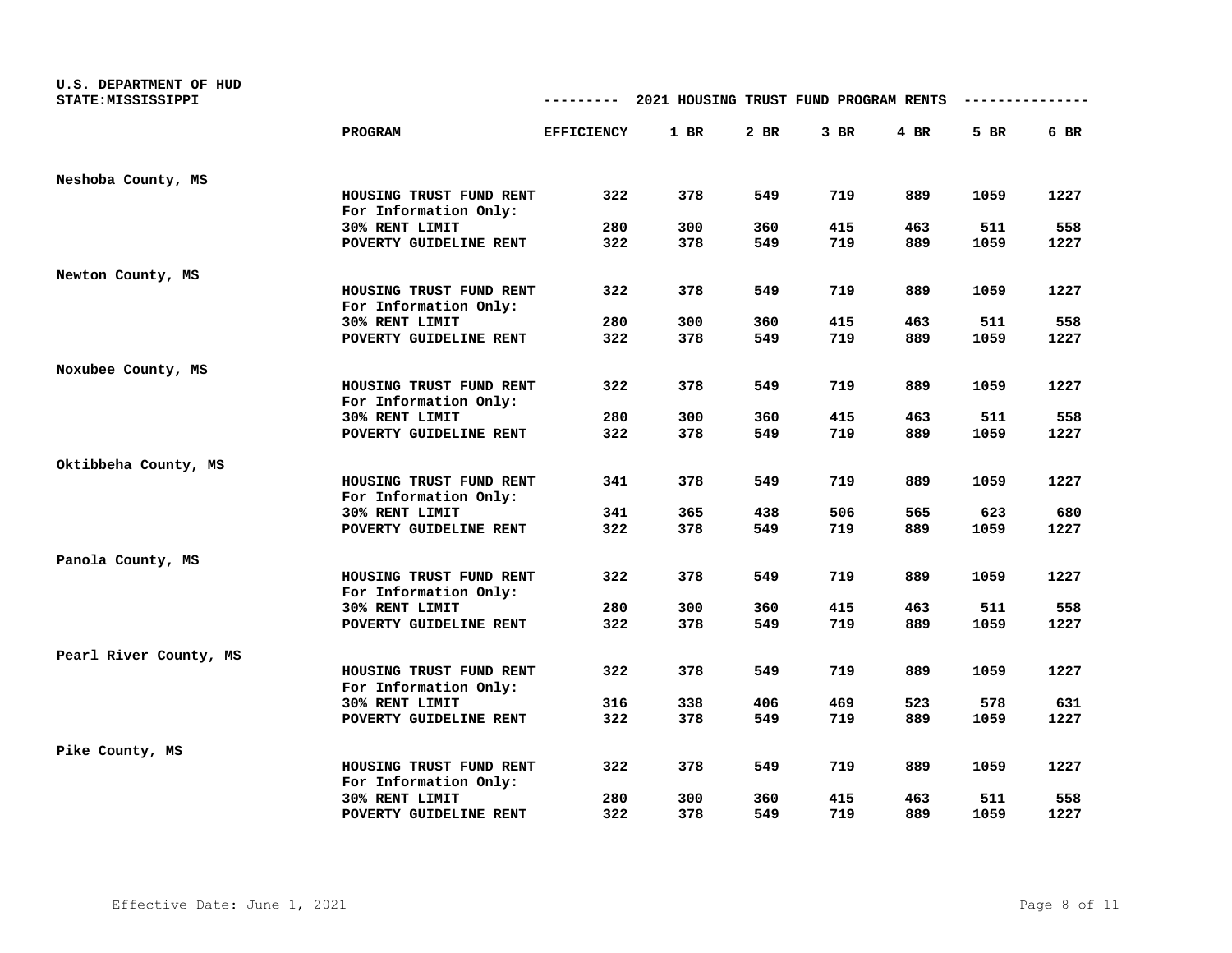| U.S. DEPARTMENT OF HUD<br>STATE: MISSISSIPPI |                                                  | ---------         | 2021 HOUSING TRUST FUND PROGRAM RENTS |      |        |        |      |      |
|----------------------------------------------|--------------------------------------------------|-------------------|---------------------------------------|------|--------|--------|------|------|
|                                              | PROGRAM                                          | <b>EFFICIENCY</b> | 1 BR                                  | 2 BR | $3$ BR | $4$ BR | 5 BR | 6 BR |
| Pontotoc County, MS                          |                                                  |                   |                                       |      |        |        |      |      |
|                                              | HOUSING TRUST FUND RENT<br>For Information Only: | 322               | 378                                   | 549  | 719    | 889    | 1059 | 1227 |
|                                              | 30% RENT LIMIT                                   | 280               | 300                                   | 360  | 415    | 463    | 511  | 558  |
|                                              | POVERTY GUIDELINE RENT                           | 322               | 378                                   | 549  | 719    | 889    | 1059 | 1227 |
| Prentiss County, MS                          |                                                  |                   |                                       |      |        |        |      |      |
|                                              | HOUSING TRUST FUND RENT<br>For Information Only: | 322               | 378                                   | 549  | 719    | 889    | 1059 | 1227 |
|                                              | 30% RENT LIMIT                                   | 280               | 300                                   | 360  | 415    | 463    | 511  | 558  |
|                                              | POVERTY GUIDELINE RENT                           | 322               | 378                                   | 549  | 719    | 889    | 1059 | 1227 |
| Quitman County, MS                           |                                                  |                   |                                       |      |        |        |      |      |
|                                              | HOUSING TRUST FUND RENT<br>For Information Only: | 322               | 378                                   | 549  | 719    | 889    | 1059 | 1227 |
|                                              | 30% RENT LIMIT                                   | 280               | 300                                   | 360  | 415    | 463    | 511  | 558  |
|                                              | POVERTY GUIDELINE RENT                           | 322               | 378                                   | 549  | 719    | 889    | 1059 | 1227 |
| Scott County, MS                             |                                                  |                   |                                       |      |        |        |      |      |
|                                              | HOUSING TRUST FUND RENT<br>For Information Only: | 322               | 378                                   | 549  | 719    | 889    | 1059 | 1227 |
|                                              | 30% RENT LIMIT                                   | 280               | 300                                   | 360  | 415    | 463    | 511  | 558  |
|                                              | POVERTY GUIDELINE RENT                           | 322               | 378                                   | 549  | 719    | 889    | 1059 | 1227 |
| Sharkey County, MS                           |                                                  |                   |                                       |      |        |        |      |      |
|                                              | HOUSING TRUST FUND RENT<br>For Information Only: | 322               | 378                                   | 549  | 719    | 889    | 1059 | 1227 |
|                                              | 30% RENT LIMIT                                   | 280               | 300                                   | 360  | 415    | 463    | 511  | 558  |
|                                              | POVERTY GUIDELINE RENT                           | 322               | 378                                   | 549  | 719    | 889    | 1059 | 1227 |
| Smith County, MS                             |                                                  |                   |                                       |      |        |        |      |      |
|                                              | HOUSING TRUST FUND RENT<br>For Information Only: | 322               | 378                                   | 549  | 719    | 889    | 1059 | 1227 |
|                                              | 30% RENT LIMIT                                   | 301               | 322                                   | 386  | 446    | 497    | 549  | 600  |
|                                              | POVERTY GUIDELINE RENT                           | 322               | 378                                   | 549  | 719    | 889    | 1059 | 1227 |
| Stone County, MS                             |                                                  |                   |                                       |      |        |        |      |      |
|                                              | HOUSING TRUST FUND RENT<br>For Information Only: | 322               | 378                                   | 549  | 719    | 889    | 1059 | 1227 |
|                                              | 30% RENT LIMIT                                   | 295               | 316                                   | 380  | 438    | 488    | 539  | 589  |
|                                              | POVERTY GUIDELINE RENT                           | 322               | 378                                   | 549  | 719    | 889    | 1059 | 1227 |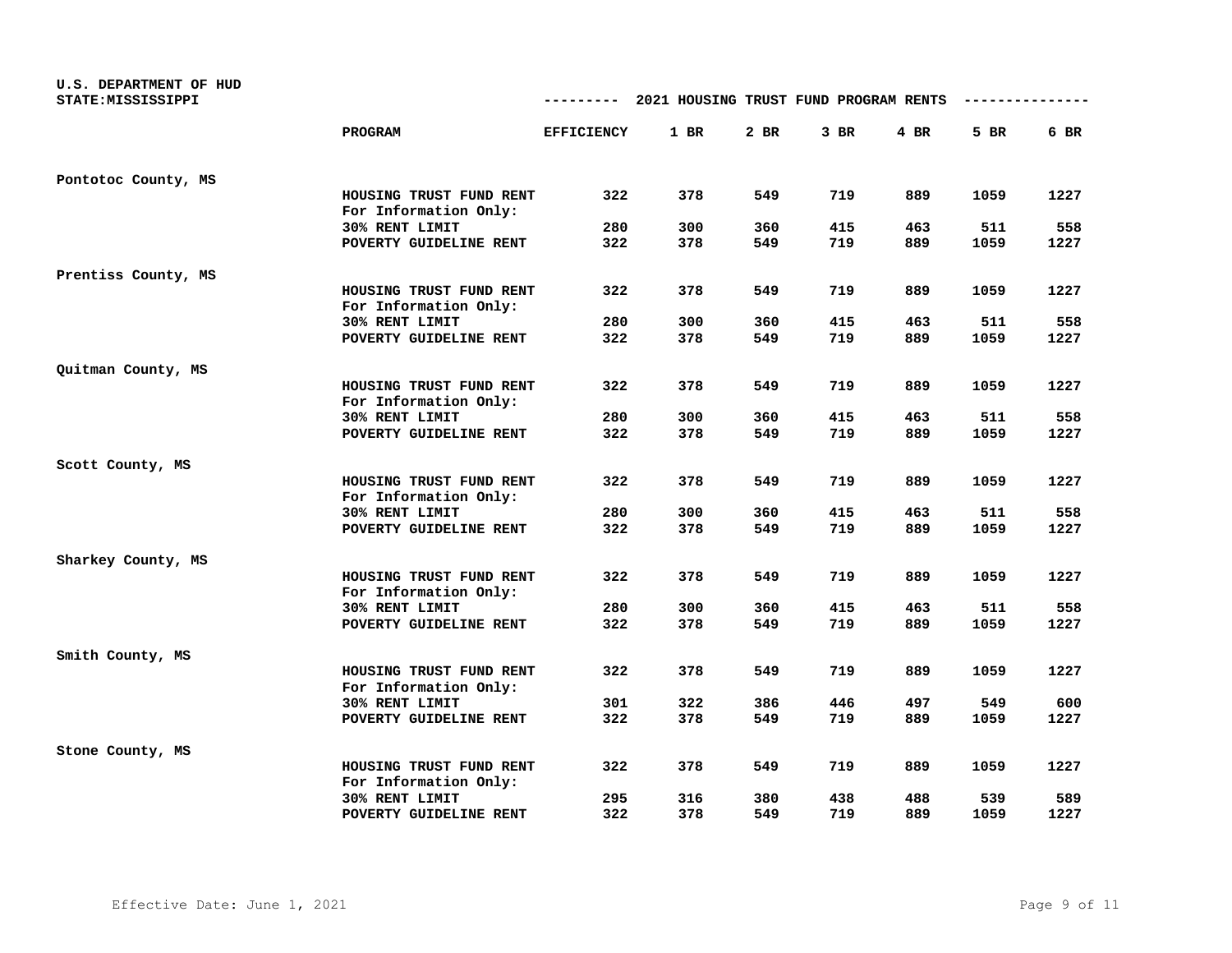| U.S. DEPARTMENT OF HUD<br>STATE: MISSISSIPPI |                                                  | ---------         | 2021 HOUSING TRUST FUND PROGRAM RENTS |      |        |        |      |      |
|----------------------------------------------|--------------------------------------------------|-------------------|---------------------------------------|------|--------|--------|------|------|
|                                              | PROGRAM                                          | <b>EFFICIENCY</b> | 1 BR                                  | 2 BR | $3$ BR | $4$ BR | 5 BR | 6 BR |
| Sunflower County, MS                         |                                                  |                   |                                       |      |        |        |      |      |
|                                              | HOUSING TRUST FUND RENT<br>For Information Only: | 322               | 378                                   | 549  | 719    | 889    | 1059 | 1227 |
|                                              | 30% RENT LIMIT                                   | 280               | 300                                   | 360  | 415    | 463    | 511  | 558  |
|                                              | POVERTY GUIDELINE RENT                           | 322               | 378                                   | 549  | 719    | 889    | 1059 | 1227 |
| Tallahatchie County, MS                      |                                                  |                   |                                       |      |        |        |      |      |
|                                              | HOUSING TRUST FUND RENT<br>For Information Only: | 322               | 378                                   | 549  | 719    | 889    | 1059 | 1227 |
|                                              | 30% RENT LIMIT                                   | 280               | 300                                   | 360  | 415    | 463    | 511  | 558  |
|                                              | POVERTY GUIDELINE RENT                           | 322               | 378                                   | 549  | 719    | 889    | 1059 | 1227 |
| Tippah County, MS                            |                                                  |                   |                                       |      |        |        |      |      |
|                                              | HOUSING TRUST FUND RENT<br>For Information Only: | 322               | 378                                   | 549  | 719    | 889    | 1059 | 1227 |
|                                              | 30% RENT LIMIT                                   | 280               | 300                                   | 360  | 415    | 463    | 511  | 558  |
|                                              | POVERTY GUIDELINE RENT                           | 322               | 378                                   | 549  | 719    | 889    | 1059 | 1227 |
| Tishomingo County, MS                        |                                                  |                   |                                       |      |        |        |      |      |
|                                              | HOUSING TRUST FUND RENT<br>For Information Only: | 322               | 378                                   | 549  | 719    | 889    | 1059 | 1227 |
|                                              | 30% RENT LIMIT                                   | 280               | 300                                   | 360  | 415    | 463    | 511  | 558  |
|                                              | POVERTY GUIDELINE RENT                           | 322               | 378                                   | 549  | 719    | 889    | 1059 | 1227 |
| Union County, MS                             |                                                  |                   |                                       |      |        |        |      |      |
|                                              | HOUSING TRUST FUND RENT<br>For Information Only: | 322               | 378                                   | 549  | 719    | 889    | 1059 | 1227 |
|                                              | 30% RENT LIMIT                                   | 283               | 303                                   | 363  | 420    | 468    | 517  | 565  |
|                                              | POVERTY GUIDELINE RENT                           | 322               | 378                                   | 549  | 719    | 889    | 1059 | 1227 |
| Walthall County, MS                          |                                                  |                   |                                       |      |        |        |      |      |
|                                              | HOUSING TRUST FUND RENT<br>For Information Only: | 322               | 378                                   | 549  | 719    | 889    | 1059 | 1227 |
|                                              | 30% RENT LIMIT                                   | 280               | 300                                   | 360  | 415    | 463    | 511  | 558  |
|                                              | POVERTY GUIDELINE RENT                           | 322               | 378                                   | 549  | 719    | 889    | 1059 | 1227 |
| Warren County, MS                            |                                                  |                   |                                       |      |        |        |      |      |
|                                              | HOUSING TRUST FUND RENT<br>For Information Only: | 322               | 378                                   | 549  | 719    | 889    | 1059 | 1227 |
|                                              | 30% RENT LIMIT                                   | 295               | 316                                   | 380  | 438    | 488    | 539  | 589  |
|                                              | POVERTY GUIDELINE RENT                           | 322               | 378                                   | 549  | 719    | 889    | 1059 | 1227 |